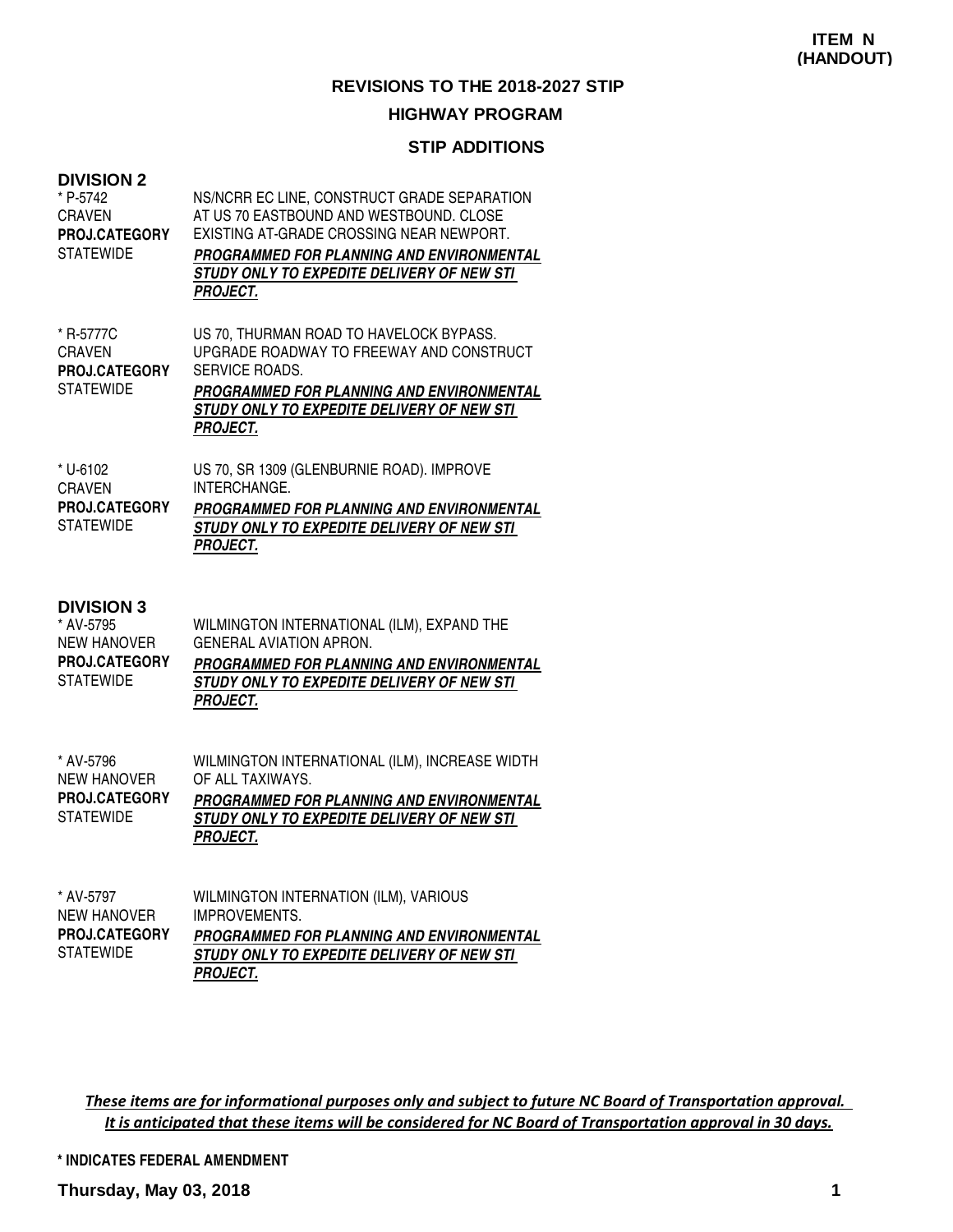#### **STIP ADDITIONS**

#### **DIVISION 3**

| ט ווטוטו וט<br>* AV-5798<br><b>NEW HANOVER</b><br><b>PROJ.CATEGORY</b><br><b>STATEWIDE</b> | WILMINGTON INTERNATIONAL (ILM), TAXIWAY<br><b>IMPROVEMENTS.</b><br>PROGRAMMED FOR PLANNING AND ENVIRONMENTAL<br>STUDY ONLY TO EXPEDITE DELIVERY OF NEW STI<br><b>PROJECT.</b>                                                            |
|--------------------------------------------------------------------------------------------|------------------------------------------------------------------------------------------------------------------------------------------------------------------------------------------------------------------------------------------|
| * AV-5799<br><b>NEW HANOVER</b><br>PROJ.CATEGORY<br><b>STATEWIDE</b>                       | WILMINGTON INTERNATIONAL (ILM), WIDEN NORTH-<br>SOUTH TAXIWAY SYSTEM.<br><b>PROGRAMMED FOR PLANNING AND ENVIRONMENTAL</b><br>STUDY ONLY TO EXPEDITE DELIVERY OF NEW STI<br><b>PROJECT.</b>                                               |
| * AV-5801<br><b>NEW HANOVER</b><br>PROJ.CATEGORY<br><b>STATEWIDE</b>                       | WILMINGTON INTERNATIONAL (ILM), EXPANSION OF<br>AIR CARRIER APRON.<br>PROGRAMMED FOR PLANNING AND ENVIRONMENTAL<br>STUDY ONLY TO EXPEDITE DELIVERY OF NEW STI<br><b>PROJECT.</b>                                                         |
| * AV-5884<br><b>NEW HANOVER</b><br>PROJ.CATEGORY<br><b>STATEWIDE</b>                       | ILM - WILMINGTON INTERNATIONAL AIRPORT, DESIGN<br>AND CONSTRUCT AN EXTENTION OF TAXIWAY B AT<br>THE APPROACH OF RUNWAY 24.<br>PROGRAMMED FOR PLANNING AND ENVIRONMENTAL<br>STUDY ONLY TO EXPEDITE DELIVERY OF NEW STI<br><b>PROJECT.</b> |
| * AV-5885<br><b>NEW HANOVER</b><br>PROJ.CATEGORY<br><b>STATEWIDE</b>                       | ILM - WILMINGTON INTERNATIONAL AIRPORT,<br>REHABILITATE RUNWAY.<br>PROGRAMMED FOR PLANNING AND ENVIRONMENTAL<br>STUDY ONLY TO EXPEDITE DELIVERY OF NEW STI<br><b>PROJECT.</b>                                                            |
| * AV-5886<br><b>NEW HANOVER</b><br>PROJ CATEGORY                                           | ILM - WILIMINGTON INTERNATION AIRPORT, TAXIWAY<br><b>JIMPROVEMENTS</b><br>PROCRAMMED EOR PLANNING AND ENVIRONMENTAL                                                                                                                      |

| <b>PROJ.CATEGORY</b> | <b>PROGRAMMED FOR PLANNING AND ENVIRONMENTAL</b> |
|----------------------|--------------------------------------------------|
| <b>STATEWIDE</b>     | STUDY ONLY TO EXPEDITE DELIVERY OF NEW STI       |
|                      | <i>PROJECT.</i>                                  |

These items are for informational purposes only and subject to future NC Board of Transportation approval. It is anticipated that these items will be considered for NC Board of Transportation approval in 30 days.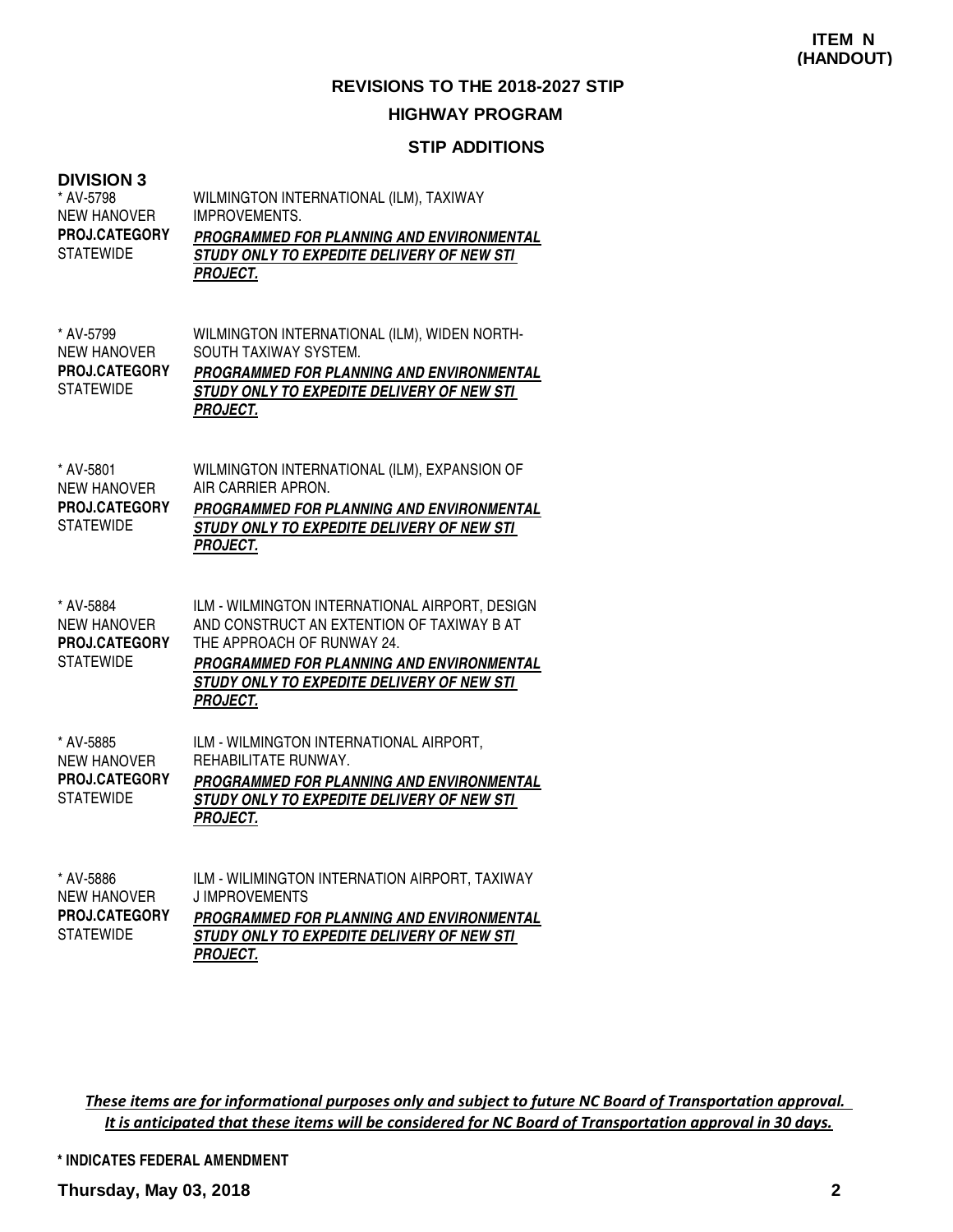#### **HIGHWAY PROGRAM**

#### **STIP ADDITIONS**

#### **DIVISION 3**

| * AV-5887<br><b>NEW HANOVER</b><br><b>PROJ.CATEGORY</b><br><b>STATEWIDE</b> | ILM - WILMINGTON INTERNATION AIRPORT, MIDFIELD<br><b>TAXIWAY IMPROVEMENTS</b><br>PROGRAMMED FOR PLANNING AND ENVIRONMENTAL<br><i>STUDY ONLY TO EXPEDITE DELIVERY OF NEW STI</i><br><b>PROJECT.</b>                                                                                                  |
|-----------------------------------------------------------------------------|-----------------------------------------------------------------------------------------------------------------------------------------------------------------------------------------------------------------------------------------------------------------------------------------------------|
| * P-5740<br><b>NEW HANOVER</b><br><b>PROJ.CATEGORY</b><br><b>STATEWIDE</b>  | CSX SE LINE, TIE AND RAIL REHABILITATION.<br>IMPROVEMENTS TO HIGHWAY GRADE CROSSINGS.<br>CURVE RE-ALIGNMENTS AND UPGRAGE SWITCH<br>OPERATIONS. CLOSE AND IMPROVE VARIOUS<br>EXISTING AT GRADE CROSSINGS.<br>PROGRAMMED FOR PLANNING AND ENVIRONMENTAL<br>STUDY ONLY TO EXPEDITE DELIVERY OF NEW STI |

US 17, MCDANIEL DRIVE/WORKSHOP LANE. UPGRADE INTERSECTION. **PROGRAMMED FOR PLANNING AND ENVIRONMENTAL STUDY ONLY TO EXPEDITE DELIVERY OF NEW STI PROJECT.** \* U-4007F **ONSLOW STATEWIDE PROJ.CATEGORY**

**PROJECT.**

#### **DIVISION 4**

| * P-5741             | CSX A LINE, CONSTRUCT NEW MAIN TRACK BETWEEN      |
|----------------------|---------------------------------------------------|
| HALIFAX              | MP A-80.7 AND MP A-82.4 INCLUDING REHABILITATION  |
| NORTHAMPTON          | OF CSX SA-LINE BRIDGE OVER ROANOKE RIVER. NEW     |
| <b>PROJ.CATEGORY</b> | CONNECTION BETWEEN A-LINE AND SA-LINE AT MP A-    |
| STATEWIDE            | 80.7. RECONSTRUCT MAIN TRACK BETWEEN MP A-82.4    |
|                      | AND MP A-84.7. CREATE SECOND MAIN TRACK           |
|                      | BETWEEN NEW CONNECTION AT A-80.7 AND EXISTING     |
|                      | WELDON RR CONTROL POINT AT A-84.7. CLOSE          |
|                      | EXISTING CAROLINA AVENUE AT-GRADE CROSSING.       |
|                      | PROGRAMMED FOR PLANNING AND ENVIRONMENTAL         |
|                      | <i>STUDY ONLY TO EXPEDITE DELIVERY OF NEW STI</i> |
|                      | <b>PROJECT.</b>                                   |
|                      |                                                   |
|                      |                                                   |

#### **DIVISION 5**

| $* I - 6005$         |
|----------------------|
| WAKE                 |
| <b>PROJ.CATEGORY</b> |
| <b>STATEWIDE</b>     |

I-87 / US 64 / US 264, US 64 BUSINESS (WENDELL BOULEVARD) TO US 264. WIDEN TO 6 LANES. **PROGRAMMED FOR PLANNING AND ENVIRONMENTAL STUDY ONLY TO EXPEDITE DELIVERY OF NEW STI PROJECT.**

These items are for informational purposes only and subject to future NC Board of Transportation approval. It is anticipated that these items will be considered for NC Board of Transportation approval in 30 days.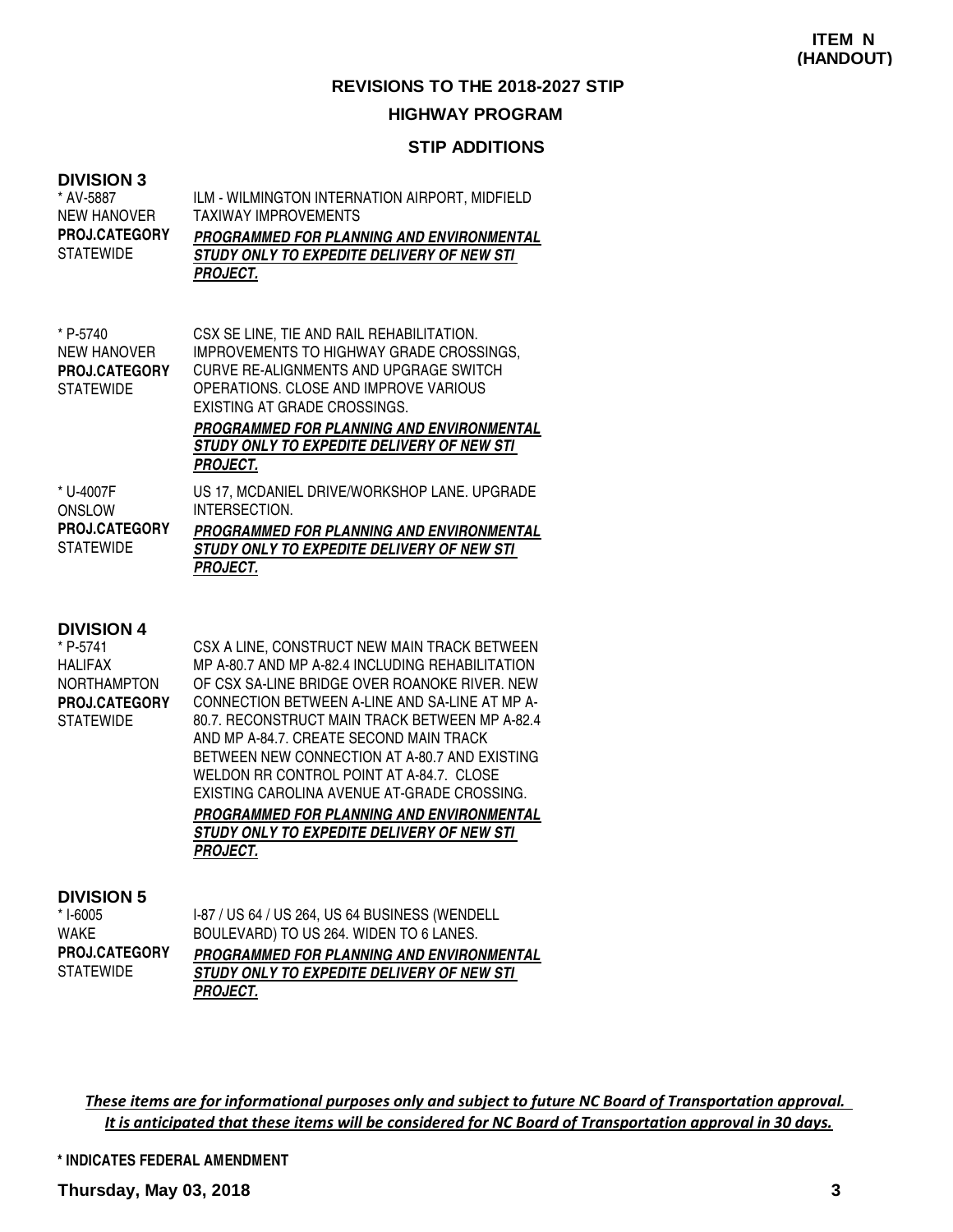#### **HIGHWAY PROGRAM**

#### **STIP ADDITIONS**

### **DIVISION 5**

| DIVISION 5<br>* I-6006<br><b>DURHAM</b><br><b>WAKE</b><br><b>PROJ.CATEGORY</b><br><b>STATEWIDE</b> | I-40, NC 54 (EXIT 273) TO SR 1728 (WADE AVENUE).<br>CONVERT FACILITY TO A MANAGED FREEWAY WITH<br>RAMP METERING AND OTHER ATM / ITS COMPONENTS<br>PROGRAMMED FOR PLANNING AND ENVIRONMENTAL<br><b>STUDY ONLY TO EXPEDITE DELIVERY OF NEW STI</b><br><b>PROJECT.</b>                         |
|----------------------------------------------------------------------------------------------------|---------------------------------------------------------------------------------------------------------------------------------------------------------------------------------------------------------------------------------------------------------------------------------------------|
| * I-6007<br><b>WAKE</b><br>PROJ.CATEGORY<br><b>STATEWIDE</b>                                       | I-87 / US 64 / US 264, SR 2233 (SMITHFIELD ROAD).<br>CONVERT INTERCHANGE TO DIVERGING DIAMOND.<br>PROGRAMMED FOR PLANNING AND ENVIRONMENTAL<br>STUDY ONLY TO EXPEDITE DELIVERY OF NEW STI<br><b>PROJECT.</b>                                                                                |
| * I-6010<br><b>DURHAM</b><br>PROJ.CATEGORY<br><b>STATEWIDE</b>                                     | I-85 / US 15, EAST OF SR 1827 (MIDLAND TERRACE) TO<br>SR 1632 (RED MILL ROAD) IN DURHAM. ADD LANES.<br>PROGRAMMED FOR PLANNING AND ENVIRONMENTAL<br>STUDY ONLY TO EXPEDITE DELIVERY OF NEW STI<br><b>PROJECT.</b>                                                                           |
| * P-5734<br><b>WAKE</b><br>PROJ.CATEGORY<br><b>STATEWIDE</b>                                       | NORTH CAROLINA RAILROAD / NORFOLK SOUTHERN H<br>LINE / CSX S LINE, SR 1655 (TRINITY ROAD) IN CARY.<br>CONSTRUCT GRADE SEPARATION AND CLOSE<br><b>CROSSING 630657S.</b><br><b>PROGRAMMED FOR PLANNING AND ENVIRONMENTAL</b><br>STUDY ONLY TO EXPEDITE DELIVERY OF NEW STI<br><b>PROJECT.</b> |
| * P-5736<br><b>WAKE</b><br><b>PROJ.CATEGORY</b><br><b>STATEWIDE</b>                                | NORTH CAROLINA RAILROAD; NORFOLK SOUTHERN H<br>LINE; CSX S LINE, BERYL ROAD CROSSING IN<br>RALEIGH. EXTEND BERYL ROAD TO ROYAL AVENUE,<br>AND CLOSE CROSSING 630647L.<br><b>PROGRAMMED FOR PLANNING AND ENVIRONMENTAL</b><br>STUDY ONLY TO EXPEDITE DELIVERY OF NEW STI<br><b>PROJECT.</b>  |
| * P-5737<br><b>WAKE</b><br><b>PROJ.CATEGORY</b><br><b>STATEWIDE</b>                                | CSX S LINE, SR 2108 (MILLBROOK ROAD) IN RALEIGH.<br>CONSTRUCT GRADE SEPARATION AND CLOSE<br>CROSSING 630605A.<br><b>PROGRAMMED FOR PLANNING AND ENVIRONMENTAL</b><br>STUDY ONLY TO EXPEDITE DELIVERY OF NEW STI<br><u>PROJECT.</u>                                                          |

These items are for informational purposes only and subject to future NC Board of Transportation approval. It is anticipated that these items will be considered for NC Board of Transportation approval in 30 days.

**\* INDICATES FEDERAL AMENDMENT**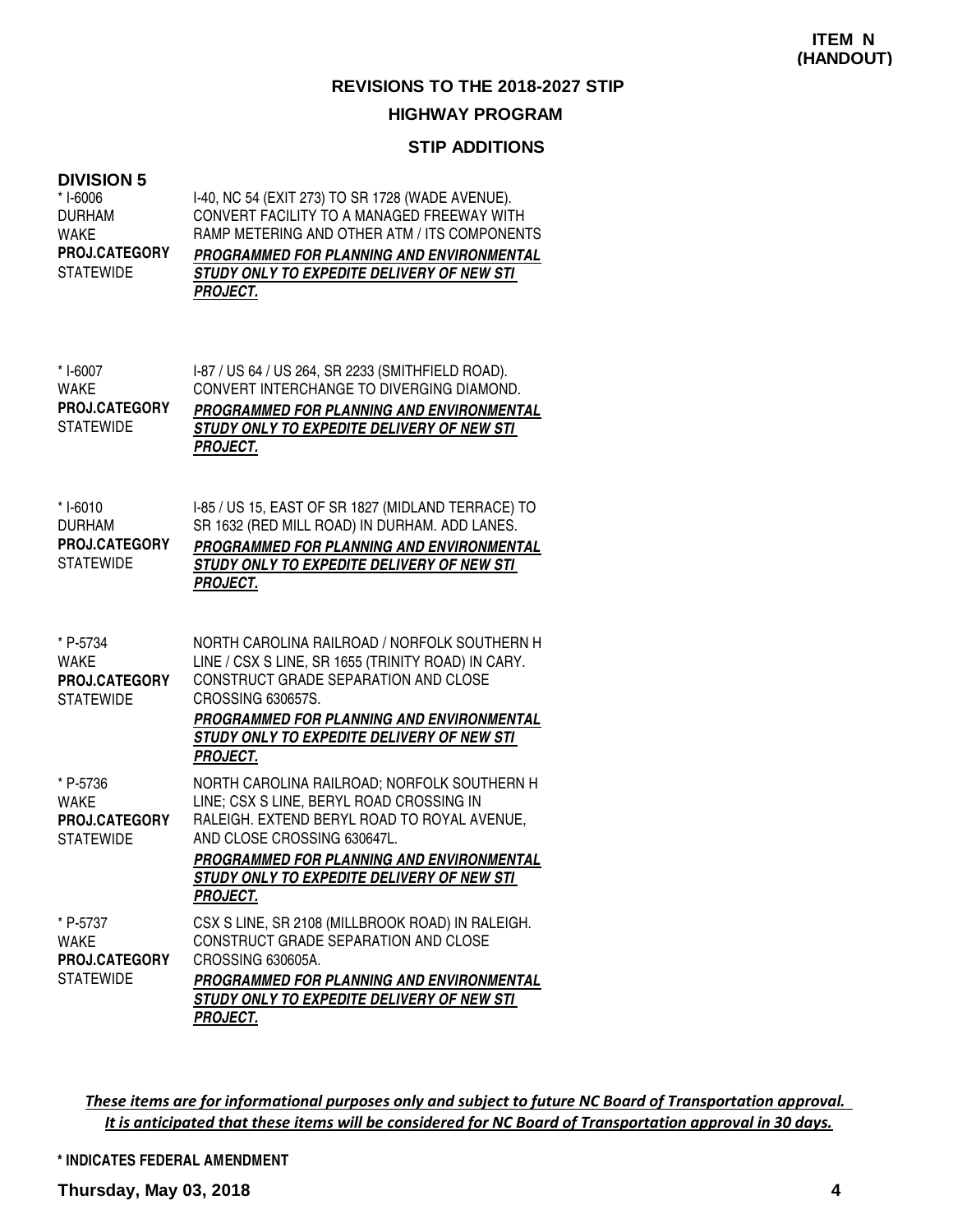#### **HIGHWAY PROGRAM**

#### **STIP ADDITIONS**

| <b>DIVISION 5</b><br>* P-5738<br><b>WAKE</b><br>PROJ.CATEGORY<br><b>STATEWIDE</b> | NORTH CAROLINA RAILROAD / NORFOLK SOUTHERN H<br>LINE, SR 2713 (VANDORA SPRINGS ROAD) IN GARNER.<br>CONSTRUCT GRADE SEPARATION AND CLOSE<br>CROSSING 735324J. |
|-----------------------------------------------------------------------------------|--------------------------------------------------------------------------------------------------------------------------------------------------------------|
|                                                                                   | PROGRAMMED FOR PLANNING AND ENVIRONMENTAL<br><i>STUDY ONLY TO EXPEDITE DELIVERY OF NEW STI</i><br>PROJECT.                                                   |
| * P-5739<br><b>WAKE</b><br>PROJ.CATEGORY<br><b>STATEWIDE</b>                      | CSX S LINE, SR 1415 (WEST MAYNARD ROAD) IN CARY.<br>CONSTRUCT GRADE SEPARATION AND CLOSE<br>CROSSING 643400U.<br>PROGRAMMED FOR PLANNING AND ENVIRONMENTAL   |
|                                                                                   | STUDY ONLY TO EXPEDITE DELIVERY OF NEW STI<br>PROJECT.                                                                                                       |
| * U-6101<br><b>JOHNSTON</b><br><b>WAKE</b>                                        | I-40; I-87; I-440; US 1 / US 64, I-40 FROM SR 1728 (WADE<br>AVENUE) TO NC 42, I-440, I-87 FROM I-40 TO I-540, US 1                                           |
| <b>PROJ.CATEGORY</b>                                                              | FROM NC 540 TO I-40. CONVERT FACILITIES TO<br>MANAGED FREEWAYS, TO INCLUDE RAMP METERING.                                                                    |

#### **DIVISION 6**

| * B-5993             | LOUISE STREET, REPLACE BRIDGE NO. 250211 OVER | RIGHT-OF-WAY        | FY 2019 - |           | \$50,000 (STBGOFF)  |
|----------------------|-----------------------------------------------|---------------------|-----------|-----------|---------------------|
| <b>CUMBERLAND</b>    | BEAVER CREEK IN FAYETTEVILLE.                 |                     | FY 2019 - | \$13.000  | (L)                 |
| <b>PROJ.CATEGORY</b> | <b>BRIDGE REPLACEMENT PROJECT ADDED AT</b>    | UTILITIES           | FY 2019 - |           | \$154,000 (STBGOFF) |
| <b>DIVISION</b>      | <i><b>REQUEST OF CITY.</b></i>                |                     | FY 2019 - | \$39.000  | (L)                 |
|                      |                                               | <b>CONSTRUCTION</b> | FY 2019 - | \$920,000 | (STBGOFF)           |
|                      |                                               |                     | FY 2019 - | \$230,000 | (L)                 |

| * I-0305             | I-85, WEST OF SR 1006 (ORANGE GROVE ROAD) IN     |
|----------------------|--------------------------------------------------|
| <b>DURHAM</b>        | ORANGE COUNTY TO WEST OF SR 1400 (SPARGER        |
| ORANGE               | ROAD) IN DURHAM COUNTY. ADD LANES.               |
| <b>PROJ.CATEGORY</b> | <b>PROGRAMMED FOR PLANNING AND ENVIRONMENTAL</b> |
| <b>STATEWIDE</b>     | STUDY ONLY TO EXPEDITE DELIVERY OF NEW STI       |
|                      | <b>PROJECT.</b>                                  |

These items are for informational purposes only and subject to future NC Board of Transportation approval. It is anticipated that these items will be considered for NC Board of Transportation approval in 30 days.

**\* INDICATES FEDERAL AMENDMENT**

\$1,406,000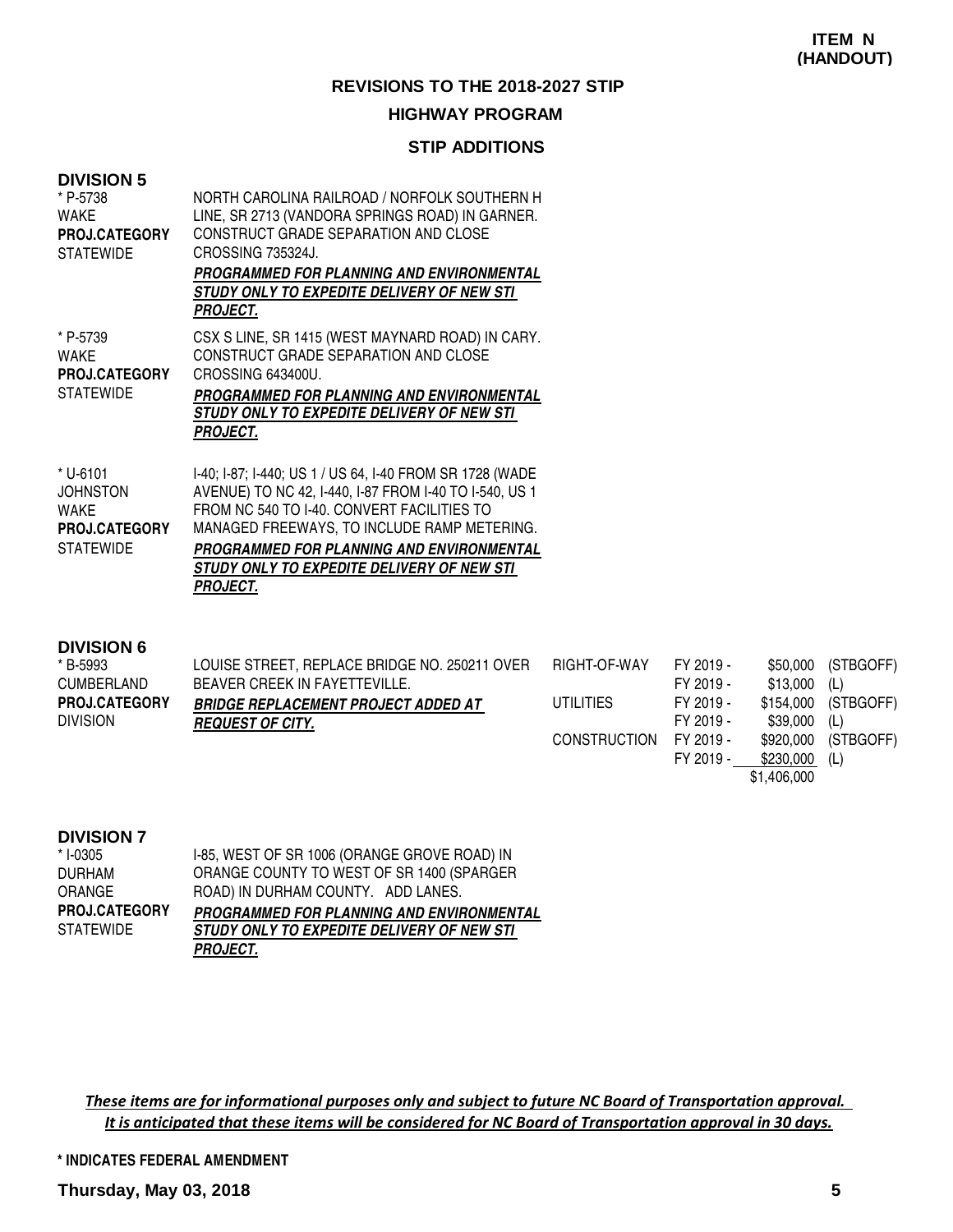#### **HIGHWAY PROGRAM**

#### **TIONS**

|                                                                                            | <b>STIP ADDITIONS</b>                                                                                                                                                                                                                                                                                              |
|--------------------------------------------------------------------------------------------|--------------------------------------------------------------------------------------------------------------------------------------------------------------------------------------------------------------------------------------------------------------------------------------------------------------------|
| <b>DIVISION 7</b><br>* I-6004<br><b>GUILFORD</b><br>PROJ.CATEGORY<br><b>STATEWIDE</b>      | I-40 / I-85, SR 3056 (ROCK CREEK DAIRY ROAD)<br>INTERCHANGE. UPGRADE INTERCHANGE AREA.<br>PROGRAMMED FOR PLANNING AND ENVIRONMENTAL<br>STUDY ONLY TO EXPEDITE DELIVERY OF NEW STI<br><b>PROJECT.</b>                                                                                                               |
| * I-6009<br><b>ALAMANCE</b><br><b>PROJ.CATEGORY</b><br><b>STATEWIDE</b>                    | I-40 / I-85, SR 1158 (HUFFMAN MILL ROAD)<br>INTERCHANGE. CONSTRUCT ADDITIONAL RIGHT<br>TURN LANE ON 1-40 WESTBOUND RAMP AND IMPROVE<br>OPERATIONS AT SR 1308 (GARDEN ROAD)<br>INTERSECTION.<br><b>PROGRAMMED FOR PLANNING AND ENVIRONMENTAL</b><br>STUDY ONLY TO EXPEDITE DELIVERY OF NEW STI<br><b>PROJECT.</b>   |
| * P-5735<br><b>GUILFORD</b><br>PROJ.CATEGORY<br><b>STATEWIDE</b>                           | NORFOLK SOUTHERN MAIN LINE, SR 1584<br>(YANCEYVILLE STREET) IN GREENSBORO.<br>CONSTRUCT GRADE SEPARATION AND CLOSE<br>CROSSING 722542D.<br><b>PROGRAMMED FOR PLANNING AND ENVIRONMENTAL</b><br>STUDY ONLY TO EXPEDITE DELIVERY OF NEW STI<br><b>PROJECT.</b>                                                       |
| * U-6100<br><b>GUILFORD</b><br>PROJ.CATEGORY<br><b>STATEWIDE</b>                           | US 29; US 70; US 220, SR 4240 (GATE CITY<br>BOULEVARD) TO SOUTH OF 1-785 IN GREENSBORO.<br>ACCESS MANAGEMENT IMPROVEMENTS AND SAFETY<br>ENHANCEMENTS, INCLUDING RAMP CLOSURES AND<br>CONSOLIDATIONS.<br>PROGRAMMED FOR PLANNING AND ENVIRONMENTAL<br>STUDY ONLY TO EXPEDITE DELIVERY OF NEW STI<br><b>PROJECT.</b> |
| <b>DIVISION 10</b><br>* AV-5879<br><b>MECKLENBURG</b><br>PROJ.CATEGORY<br><b>STATEWIDE</b> | CHARLOTTE DOUGLAS INTERNATIONAL AIRPORT,<br>CONSTRUCT FOURTH PARALLEL RUNWAY.<br>PROGRAMMED FOR PLANNING AND ENVIRONMENTAL<br>STUDY ONLY TO EXPEDITE DELIVERY OF NEW STI<br><b>PROJECT.</b>                                                                                                                        |
| * AV-5880<br><b>MECKLENBURG</b><br><b>PROJ.CATEGORY</b>                                    | CHARLOTTE DOUGLAS INTERNATIONAL AIRPORT,<br>EXPAND WEST RAMP NEAR CONCOURSE A - PHASE I.<br>PROGRAMMED FOR PLANNING AND ENVIRONMENTAL                                                                                                                                                                              |

These items are for informational purposes only and subject to future NC Board of Transportation approval. It is anticipated that these items will be considered for NC Board of Transportation approval in 30 days.

**STUDY ONLY TO EXPEDITE DELIVERY OF NEW STI** 

**\* INDICATES FEDERAL AMENDMENT**

**PROJECT.**

**STATEWIDE**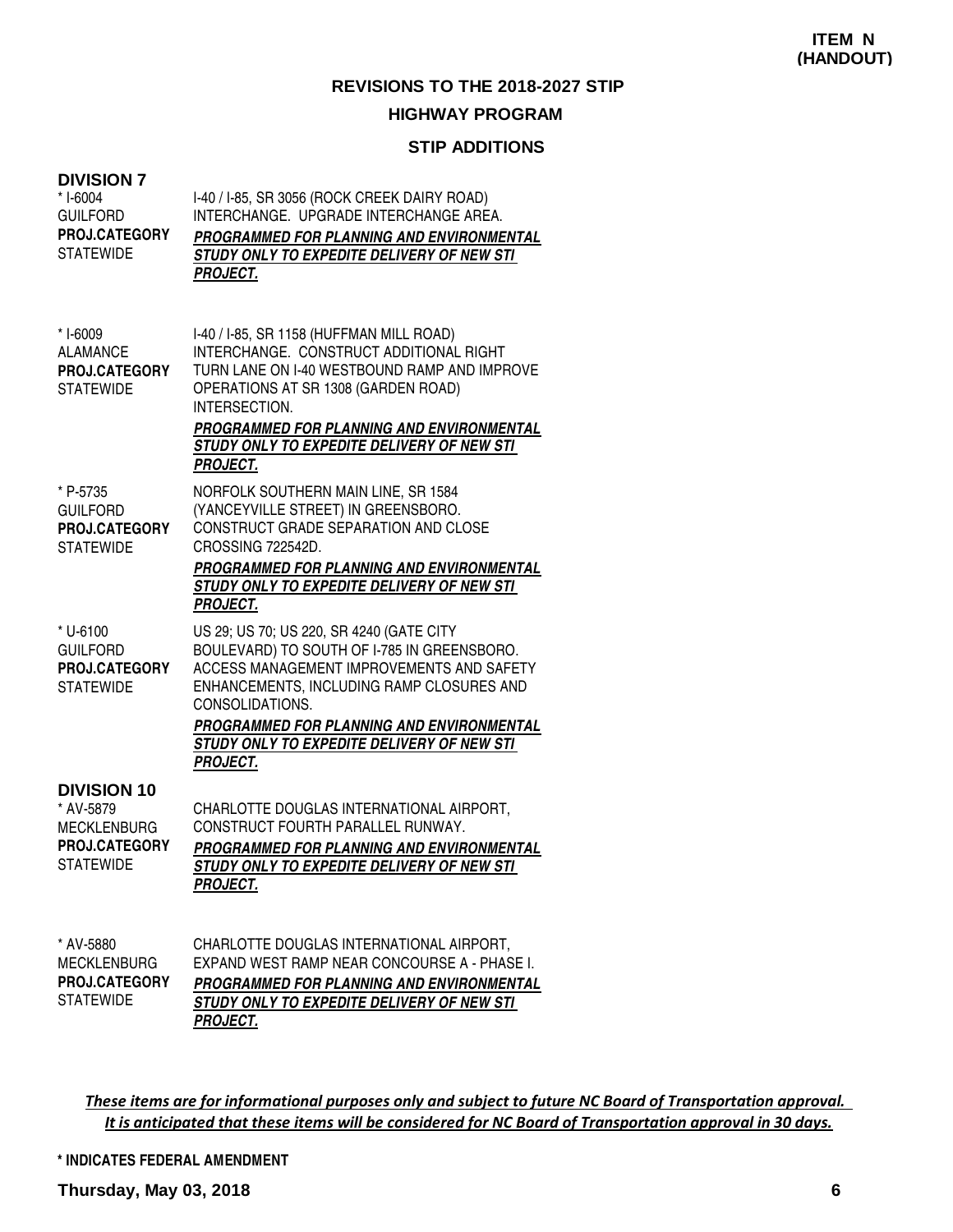### **STIP ADDITIONS**

| <b>DIVISION 10</b><br>* AV-5881<br>MECKLENBURG<br><b>PROJ.CATEGORY</b><br>STATEWIDE | CHARLOTTE DOUGLAS INTERNATIONAL AIRPORT,<br>EXPAND WEST RAMP NEAR CONCOURSE A - PHASE II.<br>PROGRAMMED FOR PLANNING AND ENVIRONMENTAL<br>STUDY ONLY TO EXPEDITE DELIVERY OF NEW STI<br><b>PROJECT.</b> |
|-------------------------------------------------------------------------------------|---------------------------------------------------------------------------------------------------------------------------------------------------------------------------------------------------------|
| * I-6012<br>MECKLENBURG<br><b>PROJ.CATEGORY</b><br>STATEWIDE                        | I-85, I-485 INTERCHANGE NORTHEAST OF<br>CHARLOTTE. IMPROVE INTERCHANGE<br>PROGRAMMED FOR PLANNING AND ENVIRONMENTAL<br>STUDY ONLY TO EXPEDITE DELIVERY OF NEW STI<br><b>PROJECT.</b>                    |
| * I-6013<br><b>MECKLENBURG</b><br><b>PROJ.CATEGORY</b><br><b>STATEWIDE</b>          | I-85, NC 24 (W.T. HARRIS BOULEVARD) INTERCHANGE.<br><b>IMPROVE INTERCHANGE.</b><br>PROGRAMMED FOR PLANNING AND ENVIRONMENTAL<br>STUDY ONLY TO EXPEDITE DELIVERY OF NEW STI<br><b>PROJECT.</b>           |
| * I-6014<br><b>MECKLENBURG</b><br><b>PROJ.CATEGORY</b><br>STATEWIDE                 | I-77, I-85 INTERCHANGE. IMPROVE INTERCHANGE.<br>PROGRAMMED FOR PLANNING AND ENVIRONMENTAL<br>STUDY ONLY TO EXPEDITE DELIVERY OF NEW STI<br><b>PROJECT.</b>                                              |
| * I-6015<br><b>MECKLENBURG</b><br><b>PROJ.CATEGORY</b><br><b>STATEWIDE</b>          | I-485, NC 51 (PINEVILLE-MATTHEWS ROAD)<br>INTERCHNAGE. IMPROVE INTERCHANGE.<br>PROGRAMMED FOR PLANNING AND ENVIRONMENTAL<br>STUDY ONLY TO EXPEDITE DELIVERY OF NEW STI<br><b>PROJECT.</b>               |
| * I-6016<br><b>MECKLENBURG</b><br><b>PROJ.CATEGORY</b><br><b>STATEWIDE</b>          | I-85, I-485 INTERCHANGE WEST OF CHARLOTTE.<br><b>IMPROVE INTERCHANGE.</b><br><b>PROGRAMMED FOR PLANNING AND ENVIRONMENTAL</b><br>STUDY ONLY TO EXPEDITE DELIVERY OF NEW STI<br><b>PROJECT.</b>          |

These items are for informational purposes only and subject to future NC Board of Transportation approval. It is anticipated that these items will be considered for NC Board of Transportation approval in 30 days.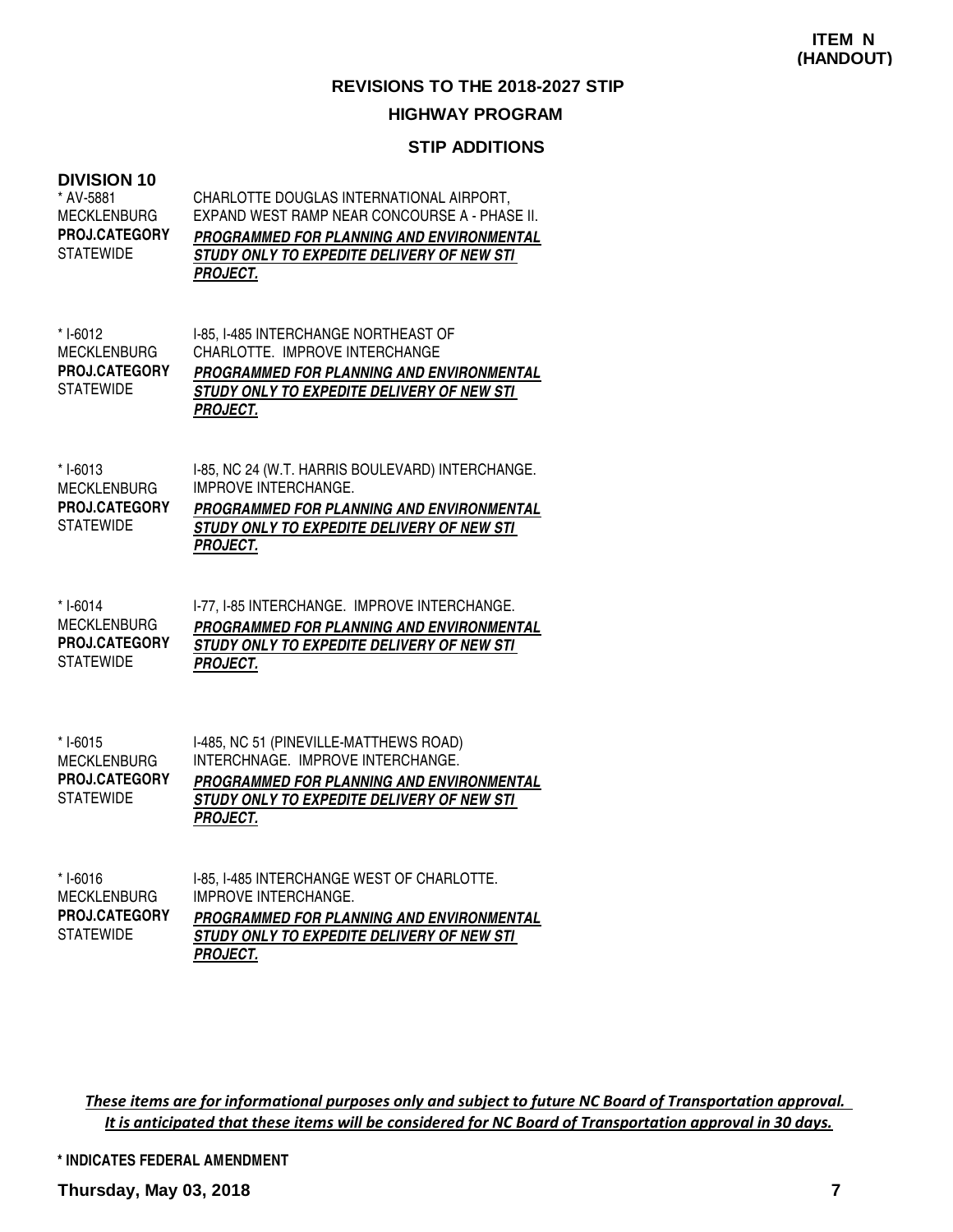#### **HIGHWAY PROGRAM**

#### **STIP ADDITIONS**

#### **DIVISION 10**

| * I-6017<br><b>MECKLENBURG</b><br>PROJ.CATEGORY<br><b>STATEWIDE</b>        | I-85, SR 2472 (MALLARD CREEK ROAD) INTERCHANGE.<br><b>IMPROVE INTERCHANGE.</b><br><b>PROGRAMMED FOR PLANNING AND ENVIRONMENTAL</b><br>STUDY ONLY TO EXPEDITE DELIVERY OF NEW STI<br><b>PROJECT.</b>               |
|----------------------------------------------------------------------------|-------------------------------------------------------------------------------------------------------------------------------------------------------------------------------------------------------------------|
| * I-6019<br><b>MECKLENBURG</b><br><b>PROJ.CATEGORY</b><br><b>STATEWIDE</b> | I-485, NC 49 (SOUTH TRYON STREET) INTERCHANGE.<br><b>IMPROVE INTERCHANGE.</b><br>PROGRAMMED FOR PLANNING AND ENVIRONMENTAL<br>STUDY ONLY TO EXPEDITE DELIVERY OF NEW STI<br><b>PROJECT.</b>                       |
| * I-6020<br><b>MECKLENBURG</b><br>PROJ.CATEGORY<br><b>STATEWIDE</b>        | I-85, NC 16 (BROOKSHIRE BOULEVARD)<br>INTERCHANGE. IMPROVE INTERCHANGE.<br>PROGRAMMED FOR PLANNING AND ENVIRONMENTAL<br>STUDY ONLY TO EXPEDITE DELIVERY OF NEW STI<br><b>PROJECT.</b>                             |
| * I-6022<br><b>MECKLENBURG</b><br>PROJ.CATEGORY<br><b>STATEWIDE</b>        | I-277, KENILWORTH AVENUE TO GRAHAM STREET.<br><b>UPGRADE INTERCHANGES.</b><br>PROGRAMMED FOR PLANNING AND ENVIRONMENTAL<br>STUDY ONLY TO EXPEDITE DELIVERY OF NEW STI<br><b>PROJECT.</b>                          |
| * P-5744<br><b>UNION</b><br>PROJ.CATEGORY<br><b>STATEWIDE</b>              | CSX SF LINE, SR 1377 (WESLEY CHAPEL STOUTS<br>ROAD). CONSTRUCT GRADE SEPERATION.<br>PROGRAMMED FOR PLANNING AND ENVIRONMENTAL<br>STUDY ONLY TO EXPEDITE DELIVERY OF NEW STI<br><b>PROJECT.</b>                    |
| * R-5871<br><b>ANSON</b><br>PROJ.CATEGORY<br><b>STATEWIDE</b>              | US 74, NC 742 (GRAHAM STREET) TO ANSON HIGH<br>SCHOOL ROAD. CONSTRUCT ACCESS MANAGEMENT<br><b>IMPROVEMENTS.</b><br><b>PROGRAMMED FOR PLANNING AND ENVIRONMENTAL</b><br>STUDY ONLY TO EXPEDITE DELIVERY OF NEW STI |

These items are for informational purposes only and subject to future NC Board of Transportation approval. It is anticipated that these items will be considered for NC Board of Transportation approval in 30 days.

**\* INDICATES FEDERAL AMENDMENT**

**PROJECT.**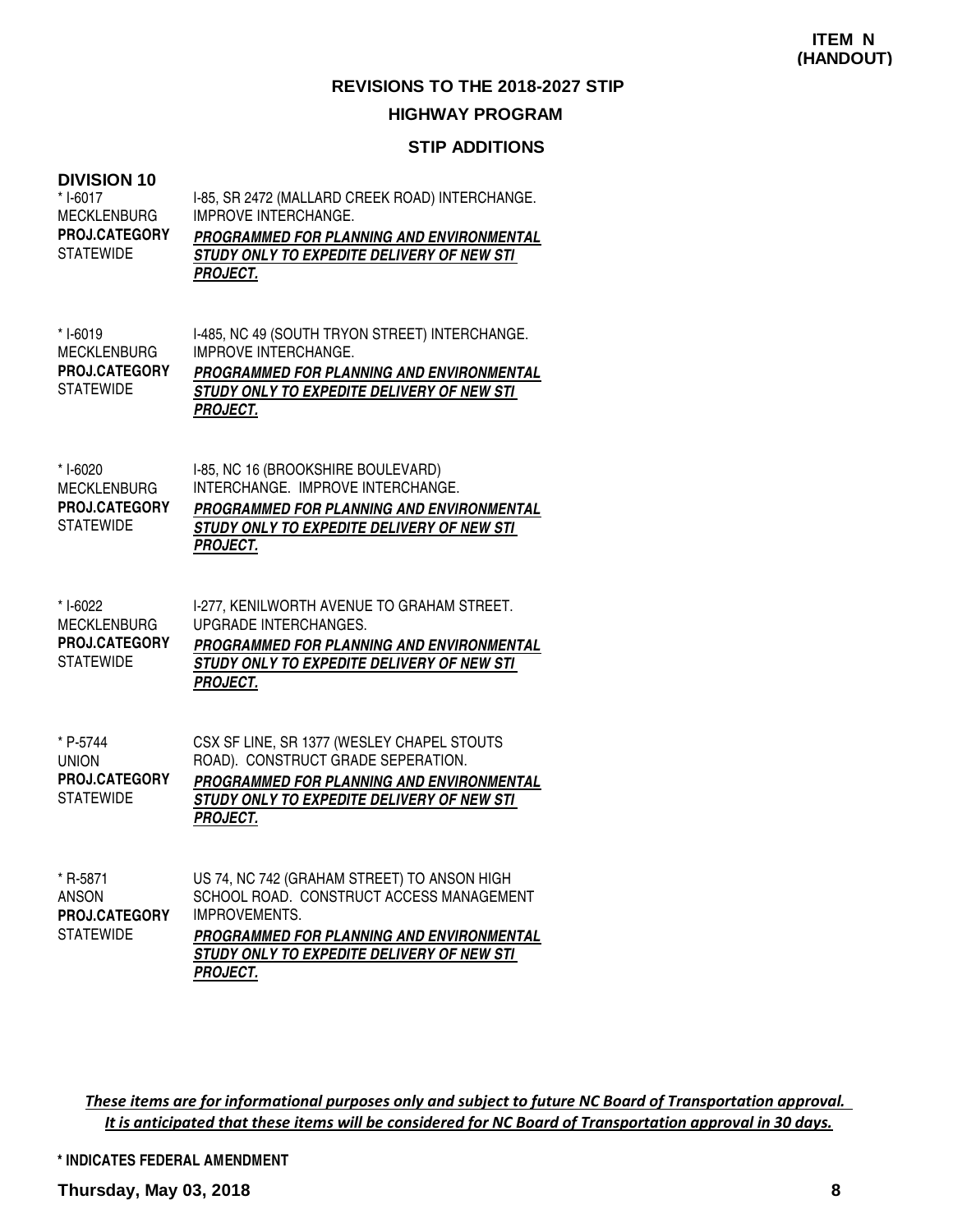#### **HIGHWAY PROGRAM**

#### **STIP ADDITIONS**

#### **DIVISION 10**

| US 74 (INDEPENDENCE BLVD), I-277 TO NC 27  |
|--------------------------------------------|
| (ALBEMARLE ROAD). WIDEN ROADWAY TO ALLOW   |
| FOR TWO-WAY MANAGED LANES OPERATIONS.      |
| PROGRAMMED FOR PLANNING AND ENVIRONMENTAL  |
| STUDY ONLY TO EXPEDITE DELIVERY OF NEW STI |
| <i><b>PROJECT.</b></i>                     |
|                                            |

#### **DIVISION 11**

| * R-5872             | US 421, SR 1180 (POPLAR GROVE CONNECTOR).  |
|----------------------|--------------------------------------------|
| <b>WATAUGA</b>       | CONSTRUCT ROUNDABOUT.                      |
| <b>PROJ.CATEGORY</b> | PROGRAMMED FOR PLANNING AND ENVIRONMENTAL  |
| <b>STATEWIDE</b>     | STUDY ONLY TO EXPEDITE DELIVERY OF NEW STI |
|                      | <b>PROJECT.</b>                            |

| * R-5874             | US 321, DEERFIELD ROAD AND MEADOWVIEW ROAD. |
|----------------------|---------------------------------------------|
| WATAUGA              | REALIGN OFFSET INTERSECTION.                |
| <b>PROJ.CATEGORY</b> | PROGRAMMED FOR PLANNING AND ENVIRONMENTAL   |
| <b>STATEWIDE</b>     | STUDY ONLY TO EXPEDITE DELIVERY OF NEW STI  |
|                      | <b>PROJECT.</b>                             |

#### **DIVISION 13**

| * AV-5882            | ASHEVILLE REGIONAL AIRPORT, EXPAND TERMINAL      |
|----------------------|--------------------------------------------------|
| <b>BUNCOMBE</b>      | APRON TO THE SOUTH.                              |
| <b>PROJ.CATEGORY</b> | <b>PROGRAMMED FOR PLANNING AND ENVIRONMENTAL</b> |
| <b>STATEWIDE</b>     | STUDY ONLY TO EXPEDITE DELIVERY OF NEW STI       |
|                      | <i>PROJECT.</i>                                  |

| * AV-5883            | ASHEVILLE REGIONAL AIRPORT. EXPAND TERMINAL      |
|----------------------|--------------------------------------------------|
| <b>BUNCOMBE</b>      | APRON TO THE NORTH.                              |
| <b>PROJ.CATEGORY</b> | <b>PROGRAMMED FOR PLANNING AND ENVIRONMENTAL</b> |
| STATEWIDE            | STUDY ONLY TO EXPEDITE DELIVERY OF NEW STI       |
|                      | <b>PROJECT.</b>                                  |

| * I-6018             | I-40, I-240 / US 74 ALTERNATE INTERCHANGE. |
|----------------------|--------------------------------------------|
| <b>BUNCOMBE</b>      | IMPROVE INTERCHANGE.                       |
| <b>PROJ.CATEGORY</b> | PROGRAMMED FOR PLANNING AND ENVIRONMENTAL  |
| <b>STATEWIDE</b>     | STUDY ONLY TO EXPEDITE DELIVERY OF NEW STI |
|                      | <i>PROJECT.</i>                            |

These items are for informational purposes only and subject to future NC Board of Transportation approval. It is anticipated that these items will be considered for NC Board of Transportation approval in 30 days.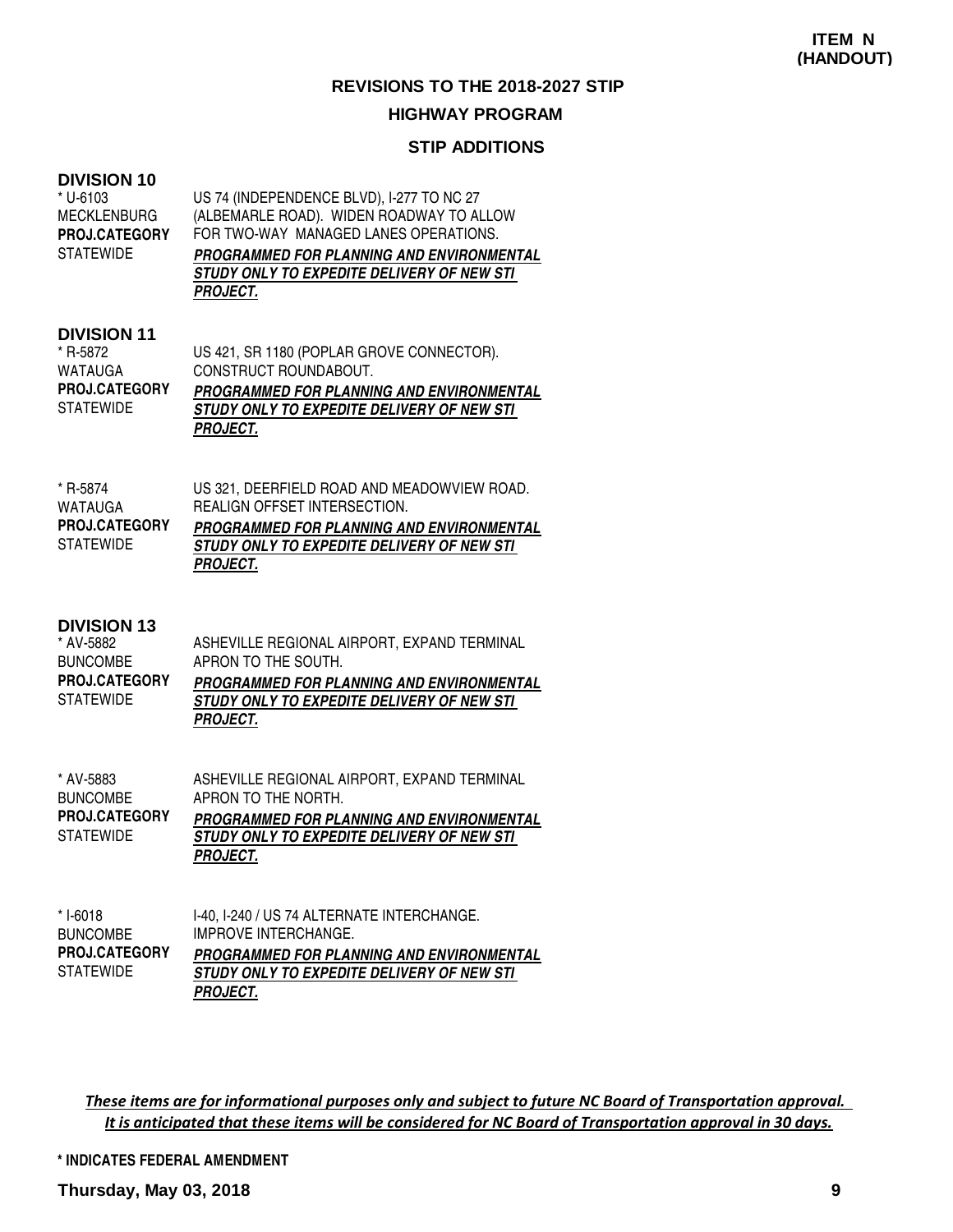#### **HIGHWAY PROGRAM**

#### **STIP ADDITIONS**

#### **DIVISION 13**

I-40, SR 2838 (PORTERS COVE ROAD) INTERCHANGE. IMPROVE INTERCHANGE. **PROGRAMMED FOR PLANNING AND ENVIRONMENTAL STUDY ONLY TO EXPEDITE DELIVERY OF NEW STI PROJECT.** \* I-6021 BUNCOMBE **STATEWIDE PROJ.CATEGORY**

I-26, FROM EXIT 37 TO EXIT 44, EAST AND WEST BOUND LANES. REPAIR CONCRETE SLABS ON I-26 **PROJECT ADDED AT REQUEST OF DIVISION.** CONSTRUCTION FY 2018 - \$1,500,000 (NHPIM) \$1,500,000 \* I-6049 BUNCOMBE **STATEWIDE PROJ.CATEGORY**

#### **DIVISION 14**

| <b>PIVIOUT 14</b>    |                                            |
|----------------------|--------------------------------------------|
| * R-5873             | US 74, NC 108 INTERCHANGE, IMPROVE         |
| <b>POLK</b>          | INTERCHANGE.                               |
| <b>PROJ.CATEGORY</b> | PROGRAMMED FOR PLANNING AND ENVIRONMENTAL  |
| <b>STATEWIDE</b>     | STUDY ONLY TO EXPEDITE DELIVERY OF NEW STI |
|                      | <b>PROJECT.</b>                            |

#### **STIP MODIFICATIONS**

| <b>DIVISION 3</b><br>U-5710A<br><b>NEW HANOVER</b><br><b>PROJ.CATEGORY</b><br><b>STATEWIDE</b> | NEW LOCATION, FROM SR 1409 (MILITARY CUTOFF<br>ROAD) AT DRYSDALE DRIVE TO US-74 (EASTWOOD<br>ROAD). CONSTRUCT ROADWAY ON NEW LOCATION.<br><b>SEGMENT INTO 2 SECTIONS AND ACCELERATE</b><br><b>CONSTRUCTION FROM FY 22 TO FY 21 FOR SEGMENT</b><br>"A". | RIGHT-OF-WAY<br><b>UTILITIES</b><br><b>CONSTRUCTION</b> | FY 2019 -<br>FY 2019 -<br>FY 2021 -              | \$1,970,000<br>\$75,000<br>\$2,900,000<br>\$4,945,000                        | (T)<br>(T)<br>(T)        |
|------------------------------------------------------------------------------------------------|--------------------------------------------------------------------------------------------------------------------------------------------------------------------------------------------------------------------------------------------------------|---------------------------------------------------------|--------------------------------------------------|------------------------------------------------------------------------------|--------------------------|
| U-5732<br><b>PENDER</b><br><b>PROJ.CATEGORY</b><br><b>REGIONAL</b>                             | US 17, SR 1582 (WASHINGTON ACRES ROAD) TO SR<br>1563 (SLOOP POINT LOOP ROAD). CONVERT TO<br>SUPERSTREET.<br><b>COST INCREASE EXCEEDING \$2 MILLION AND 25%</b><br><b>THRESHOLDS.</b>                                                                   | RIGHT-OF-WAY<br><b>UTILITIES</b><br><b>CONSTRUCTION</b> | FY 2018 -<br>FY 2018 -<br>FY 2021 -<br>FY 2022 - | \$19,600,000<br>\$11,600,000<br>\$12,550,000<br>\$12,550,000<br>\$56,300,000 | (T)<br>(T)<br>(T)<br>(T) |

These items are for informational purposes only and subject to future NC Board of Transportation approval. It is anticipated that these items will be considered for NC Board of Transportation approval in 30 days.

**\* INDICATES FEDERAL AMENDMENT**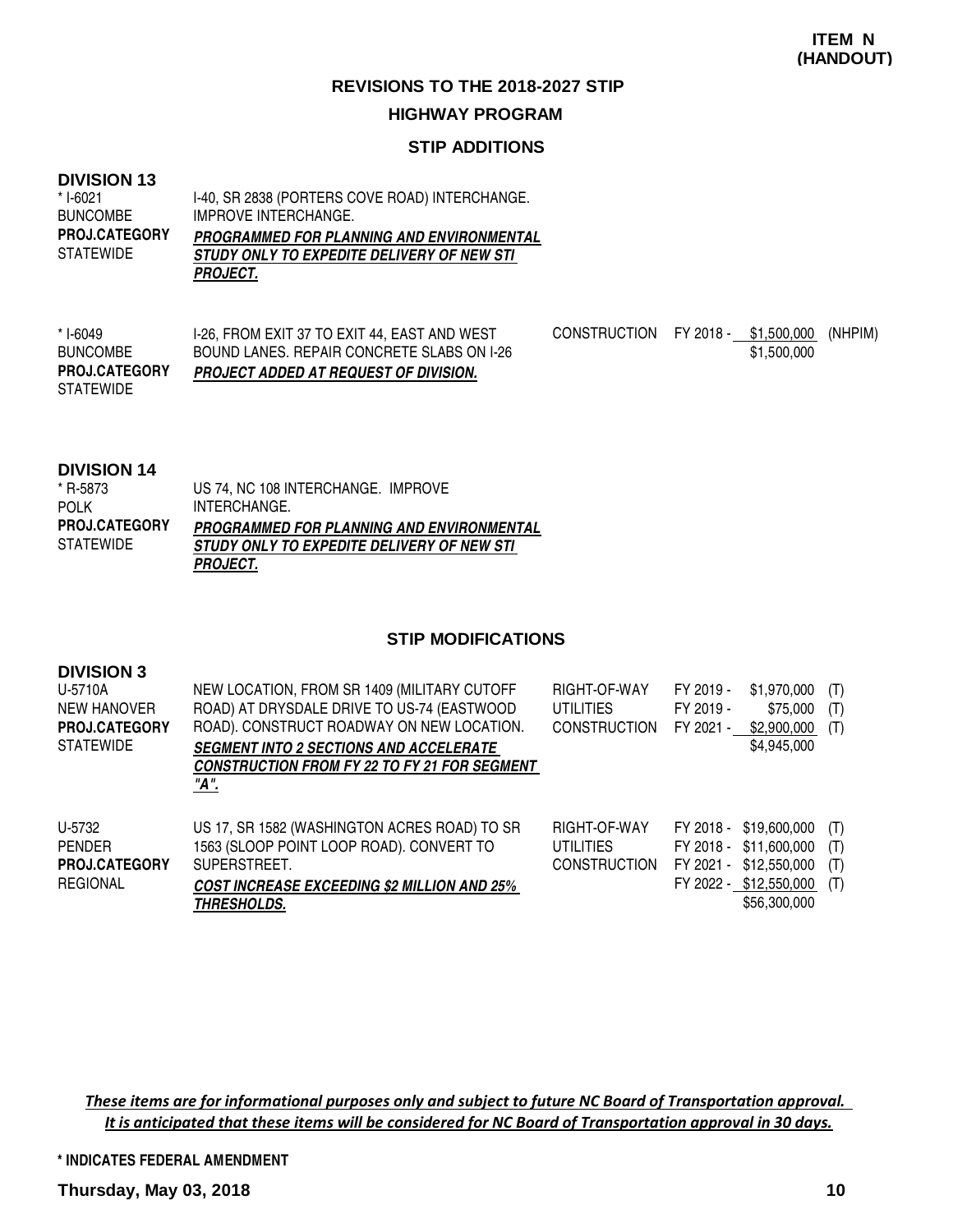#### **STIP MODIFICATIONS**

| <b>DIVISION 3</b><br>U-5914<br><b>BRUNSWICK</b><br>PROJ.CATEGORY<br><b>DIVISION</b> | NC 133, US 17/US 74/US 76 TO SR 1554 (OLD RIVER<br>ROAD). MODERNIZE ROADWAY.<br>ADD RIGHT-OF-WAY IN FY 19 NOT PREVIOUSLY<br>PROGRAMMED.                                                                                                                       | RIGHT-OF-WAY<br><b>CONSTRUCTION</b>                     | FY 2019 -<br>FY 2020 -                                                     | \$173,000<br>\$1,600,000<br>\$1,773,000                                                                           | (T)<br>(T)                             |
|-------------------------------------------------------------------------------------|---------------------------------------------------------------------------------------------------------------------------------------------------------------------------------------------------------------------------------------------------------------|---------------------------------------------------------|----------------------------------------------------------------------------|-------------------------------------------------------------------------------------------------------------------|----------------------------------------|
| <b>DIVISION 4</b><br>R-5718<br><b>JOHNSTON</b><br>PROJ.CATEGORY<br><b>DIVISION</b>  | SR 1003 (BUFFALO ROAD), US 70 TO SR 1934 (OLD<br>BEULAH ROAD). WIDEN TO THREE LANES.<br>TO ALLOW ADDITIONAL TIME FOR PLANNING AND<br>DESIGN, DELAY RIGHT-OF-WAY FROM FY 18 TO FY 19.                                                                          | RIGHT-OF-WAY<br><b>UTILITIES</b><br><b>CONSTRUCTION</b> | FY 2019 -<br>FY 2019 -<br>FY 2019 -<br>FY 2020 -<br>FY 2021 -              | \$560,000<br>\$67,000<br>\$2,204,000<br>\$2,204,000<br>\$2,204,000<br>\$7,239,000                                 | (T)<br>(T)<br>(T)<br>(T)<br>(T)        |
| R-5720<br><b>NASH</b><br>PROJ.CATEGORY<br><b>DIVISION</b>                           | SR 1770 (EASTERN AVENUE), SR 1003 (RED OAK<br>ROAD) TO SR 1603 (OLD CARRIAGE ROAD) IN ROCKY<br>MOUNT. WIDEN TO MULTI-LANES.<br>DUE TO PROJECT BEING COMBINED WITH U-5026 AND<br>U-5996 FOR LETTING, DELAY RIGHT OF WAY FROM FY<br>18 TO FY 20.                | RIGHT-OF-WAY<br><b>UTILITIES</b><br><b>CONSTRUCTION</b> | FY 2020 -<br>FY 2021 -<br>FY 2020 -<br>FY 2021 -<br>FY 2020 -<br>FY 2021 - | \$6,126,000<br>\$6,126,000<br>\$735,000<br>\$735,000<br>\$8,493,000<br>\$8,493,000<br>\$30,708,000                | (T)<br>(T)<br>(T)<br>(T)<br>(T)<br>(T) |
| U-5026<br><b>NASH</b><br>PROJ.CATEGORY<br><b>DIVISION</b>                           | I-95, SR 1770 (SUNSET AVENUE) IN ROCKY MOUNT.<br>CONVERT GRADE SEPARATION TO AN INTERCHANGE.<br>DUE TO PROJECT BEING COMBINED WITH R-5720 AND<br>U-5996 FOR LETTING, DELAY RIGHT OF WAY FROM FY<br>19 TO FY 20 AND CONSTRUCTION FROM FY 19 TO FY<br>20.       | RIGHT-OF-WAY<br><b>UTILITIES</b><br><b>CONSTRUCTION</b> | FY 2020 -<br>FY 2021 -<br>FY 2020 -<br>FY 2020 -<br>FY 2021 -              | \$9,000,000<br>\$9,000,000<br>\$336,000<br>\$15,467,000<br>\$15,467,000<br>FY 2022 - \$15,466,000<br>\$64,736,000 | (T)<br>(T)<br>(T)<br>(T)<br>(T)<br>(T) |
| U-5996<br><b>NASH</b><br>PROJ.CATEGORY<br><b>DIVISION</b>                           | SR 1603 (OLD CARRIAGE ROAD), GREEN HILLS ROAD<br>TO SR 1770 (EASTERN AVENUE). ADD CENTER TURN<br>LANE AND WIDEN US 64 BRIDGE OVER SR 1603.<br>DUE TO PROJECT BEING COMBINED WITH U-5026 AND<br>R-5720 FOR LETTING, DELAY RIGHT OF WAY FROM FY<br>19 TO FY 20. | RIGHT-OF-WAY<br><b>UTILITIES</b><br><b>CONSTRUCTION</b> | FY 2020 -<br>FY 2020 -<br>FY 2020 -<br>FY 2021 -<br>FY 2022 -              | \$3,609,000<br>\$1,000,000<br>\$7,980,000<br>\$7,980,000<br>\$7,980,000<br>\$28,549,000                           | (T)<br>(T)<br>(T)<br>(T)<br>(T)        |

These items are for informational purposes only and subject to future NC Board of Transportation approval. It is anticipated that these items will be considered for NC Board of Transportation approval in 30 days.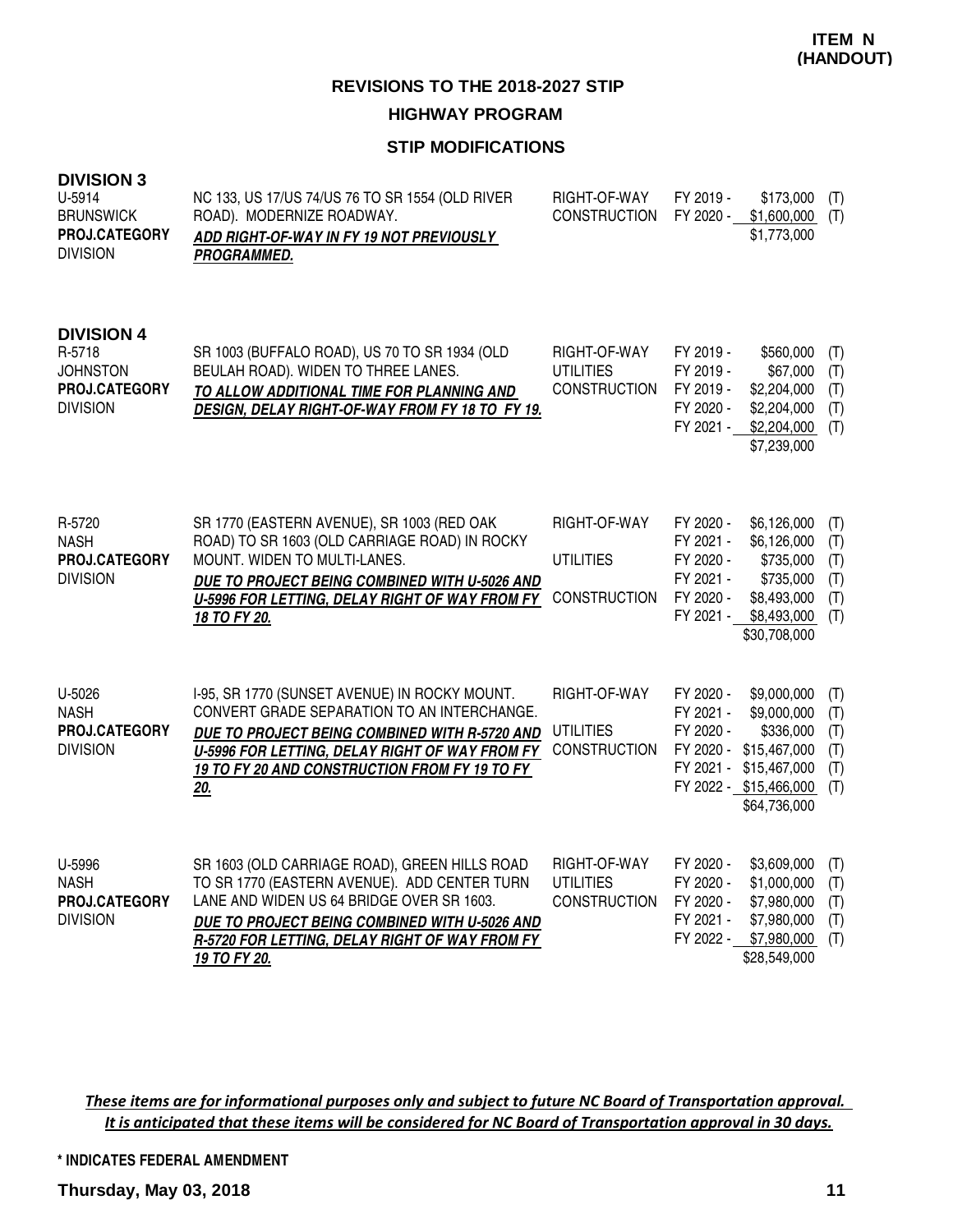#### **STIP MODIFICATIONS**

| <b>DIVISION 5</b><br>* B-5326<br><b>WAKE</b><br><b>PROJ.CATEGORY</b><br><b>DIVISION</b> | SR 2555 (RAYNOR ROAD), REPLACE BRIDGE 910247<br>OVER WHITE OAK CREEK IN GARNER.<br><b>COST INCREASE EXCEEDING \$2 MILLION AND 25%</b><br><b>THRESHOLDS.</b>                                                                                                                                                                              | RIGHT-OF-WAY<br><b>UTILITIES</b><br><b>CONSTRUCTION</b> | FY 2018 -<br>\$355,000<br>FY 2018 -<br>\$47,000<br>\$4,900,000<br>FY 2019 -<br>\$5,302,000                             | (STBGOFF)<br>(STBGOFF)<br>(STBGOFF) |
|-----------------------------------------------------------------------------------------|------------------------------------------------------------------------------------------------------------------------------------------------------------------------------------------------------------------------------------------------------------------------------------------------------------------------------------------|---------------------------------------------------------|------------------------------------------------------------------------------------------------------------------------|-------------------------------------|
| C-5183B<br><b>DURHAM</b><br>PROJ.CATEGORY<br><b>EXEMPT</b>                              | SR 1945 (S. ALSTON AVE.), SR 1171 (RIDDLE RD.) TO<br>CAPPS ST.<br>TO ALLOW ADDITIONAL TIME FOR RIGHT OF WAY<br>DELAY CONSTRUCTION FROM FY 18 TO FY 19.                                                                                                                                                                                   | RIGHT-OF-WAY<br><b>CONSTRUCTION</b>                     | FY 2018 -<br>\$79,000<br>FY 2018 -<br>\$20,000<br>FY 2019 -<br>\$565,000<br>FY 2019 -<br>\$141,000<br>\$805,000        | (CMAQ)<br>(L)<br>(CMAQ)<br>(L)      |
| * U-4437<br><b>WAKE</b><br>PROJ.CATEGORY<br><b>DIVISION</b>                             | NC 54 (HILLSBOROUGH STREET), SR 1664 / SR 3074<br>(BLUE RIDGE ROAD) IN VICINITY OF NC RAILROAD<br>(CSX CORPORATION AND NORFOLK SOUTHERN) IN<br>RALEIGH. CONSTRUCT GRADE SEPARATIONS AND<br>ACCESS ROAD BETWEEN NC 54 AND SR 1664 / SR 3074<br>APPLY TIGER GRANT FUNDS; COST INCREASE<br><b>EXCEEDING \$2 MILLION AND 25% THRESHOLDS.</b> | RIGHT-OF-WAY<br><b>UTILITIES</b><br><b>CONSTRUCTION</b> | FY 2018 - \$13,214,000<br>FY 2018 -<br>\$1,500,000<br>FY 2018 - \$19,900,000<br>FY 2018 - \$32,043,000<br>\$66,657,000 | (STBG)<br>(STBG)<br>(DP)<br>(STBG)  |
| * U-5980<br><b>WAKE</b><br>PROJ.CATEGORY<br><b>REGIONAL</b>                             | US 401 / NC 42 / NC 55, SR 2768 / SR 5056 (NORTH<br>JUDD PARKWAY) TO NC 42 / NC 55. ACCESS<br>MANAGEMENT IMPROVEMENTS.<br><b>COST INCREASE EXCEEDING \$2 MILLION AND 25%</b><br><b>THRESHOLDS.</b>                                                                                                                                       | RIGHT-OF-WAY<br><b>UTILITIES</b><br><b>CONSTRUCTION</b> | FY 2023 -<br>\$4,889,000<br>FY 2023 -<br>\$587,000<br>FY 2025 -<br>\$7,024,000<br>\$12,500,000                         | (T)<br>(T)<br>(T)                   |
| <b>DIVISION 6</b><br>* EB-5800<br><b>CUMBERLAND</b><br>PROJ.CATEGORY<br><b>DIVISION</b> | SR 2251 (OWEN DRIVE), US 301 TO SR 1007 (ALL<br>AMERICAN EXPRESSWAY). CONSTRUCT SIDEWALK<br>ON EAST SIDE.<br>TO ALLOW ADDITIONAL TIME FOR PLANNING AND<br>DESIGN, DELAY CONSTRUCTION FROM FY 17 TO FY 18                                                                                                                                 | <b>CONSTRUCTION</b>                                     | FY 2018 -<br>\$441,000<br>FY 2018 -<br>\$110,000<br>\$551,000                                                          | (TAP)<br>(L)                        |

These items are for informational purposes only and subject to future NC Board of Transportation approval. It is anticipated that these items will be considered for NC Board of Transportation approval in 30 days.

**\* INDICATES FEDERAL AMENDMENT**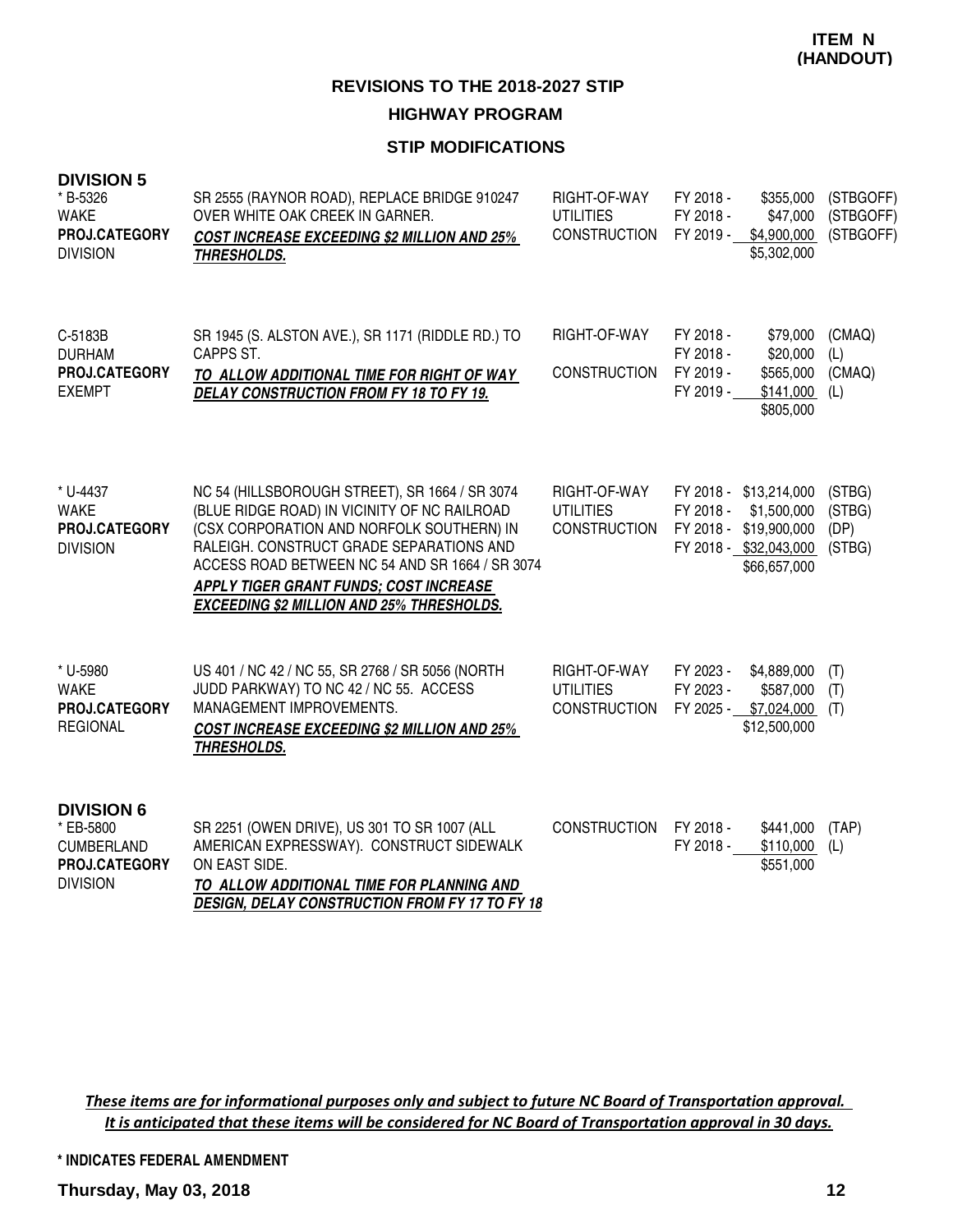#### **STIP MODIFICATIONS**

| <b>DIVISION 6</b><br>* I-5879<br><b>ROBESON</b><br>PROJ.CATEGORY<br><b>DIVISION</b>  | I-95, SR 1528 (CARTHAGE ROAD) (EXIT 19). IMPROVE<br>INTERCHANGE.<br>TO ALLOW ADDITIONAL TIME FOR PLANNING AND<br>DESIGN, DELAY RIGHT-OF-WAY FROM FY 18 TO FY 19.                                                                     | RIGHT-OF-WAY<br><b>CONSTRUCTION</b> | FY 2019 -<br>\$540,000<br>FY 2021 -<br>\$6,200,000<br>FY 2022 - \$6,200,000<br>\$12,940,000 | (NHP)<br>(NHP)<br>(NHP) |
|--------------------------------------------------------------------------------------|--------------------------------------------------------------------------------------------------------------------------------------------------------------------------------------------------------------------------------------|-------------------------------------|---------------------------------------------------------------------------------------------|-------------------------|
| <b>DIVISION 7</b><br>AV-5701<br><b>GUILFORD</b><br>PROJ.CATEGORY<br><b>STATEWIDE</b> | PIEDMONT TRIAD INTERNATIONAL AIRPORT (GSO),<br>RUNWAY 5R-23L EXTENSION PROGRAM<br>PER DIVISION OF AVIATION REQUEST, DELAY<br><b>CONSTRUCTION FROM FY 19 TO FY 21.</b>                                                                | <b>CONSTRUCTION</b>                 | FY 2021 -<br>\$500,000<br>FY 2021 - \$19,500,000<br>\$20,000,000                            | (T)<br>(O)              |
| * AV-5707<br><b>GUILFORD</b><br>PROJ.CATEGORY<br><b>STATEWIDE</b>                    | PIEDMONT TRIAD INTERNATIONAL AIRPORT (GSO),<br><b>CONSTRUCT TAXIWAY G.</b><br>ADD CONSTRUCTION IN FY 19 NOT PREVIOUSLY<br>PROGRAMMED (DELAYED FROM FY16-25 STIP) PER<br><b>DIVISION OF AVIATION REQUEST.</b>                         | <b>CONSTRUCTION</b>                 | FY 2019 -<br>\$500,000<br>FY 2019 - \$15,400,000<br>\$15,900,000                            | (T)<br>(O)              |
| AV-5708<br><b>GUILFORD</b><br>PROJ.CATEGORY<br><b>STATEWIDE</b>                      | PIEDMONT TRIAD INTERNATIONAL AIRPORT (GSO),<br>CONSTRUCT TAXIWAY OVER FUTURE I-73 EAST OF SR<br>2085 (BRYAN BOULEVARD).<br>PER DIVISION OF AVIATION REQUEST, DELAY<br><b>CONSTRUCTION FROM FY 18 TO FY 19.</b>                       | <b>CONSTRUCTION</b>                 | FY 2019 -<br>$$500,000$ (T)<br>\$500,000                                                    |                         |
| * AV-5711<br><b>GUILFORD</b><br>PROJ.CATEGORY<br><b>STATEWIDE</b>                    | PIEDMONT TRIAD INTERNATIONAL AIRPORT (GSO),<br>SURFACE MOVEMENT GUIDANCE AND CONTROL<br>SYSTEM (SMGCS) UPDATE.<br>ADD CONSTRUCTION IN FY 20 NOT PREVIOUSLY<br>PROGRAMMED [DELAY FROM 16-25 STIP] AT DIVISION<br>OF AVIATION REQUEST. | <b>CONSTRUCTION</b>                 | FY 2020 -<br>\$500,000<br>FY 2020 -<br>\$7,500,000<br>\$8,000,000                           | (T)<br>(O)              |
| AV-5718<br><b>GUILFORD</b><br>PROJ.CATEGORY<br><b>STATEWIDE</b>                      | PIEDMONT TRIAD INTERNATIONAL AIRPORT (GSO),<br>HIGH SPEED TAXIWAY TO RUNWAY 5R-23L.<br>PER DIVISION OF AVIATION REQUEST, DELAY<br><b>CONSTRUCTION FROM FY 18 TO FY 19.</b>                                                           | <b>CONSTRUCTION</b>                 | FY 2019 -<br>\$500,000<br>FY 2019 - \$2,500,000<br>\$3,000,000                              | (T)<br>(O)              |

These items are for informational purposes only and subject to future NC Board of Transportation approval. It is anticipated that these items will be considered for NC Board of Transportation approval in 30 days.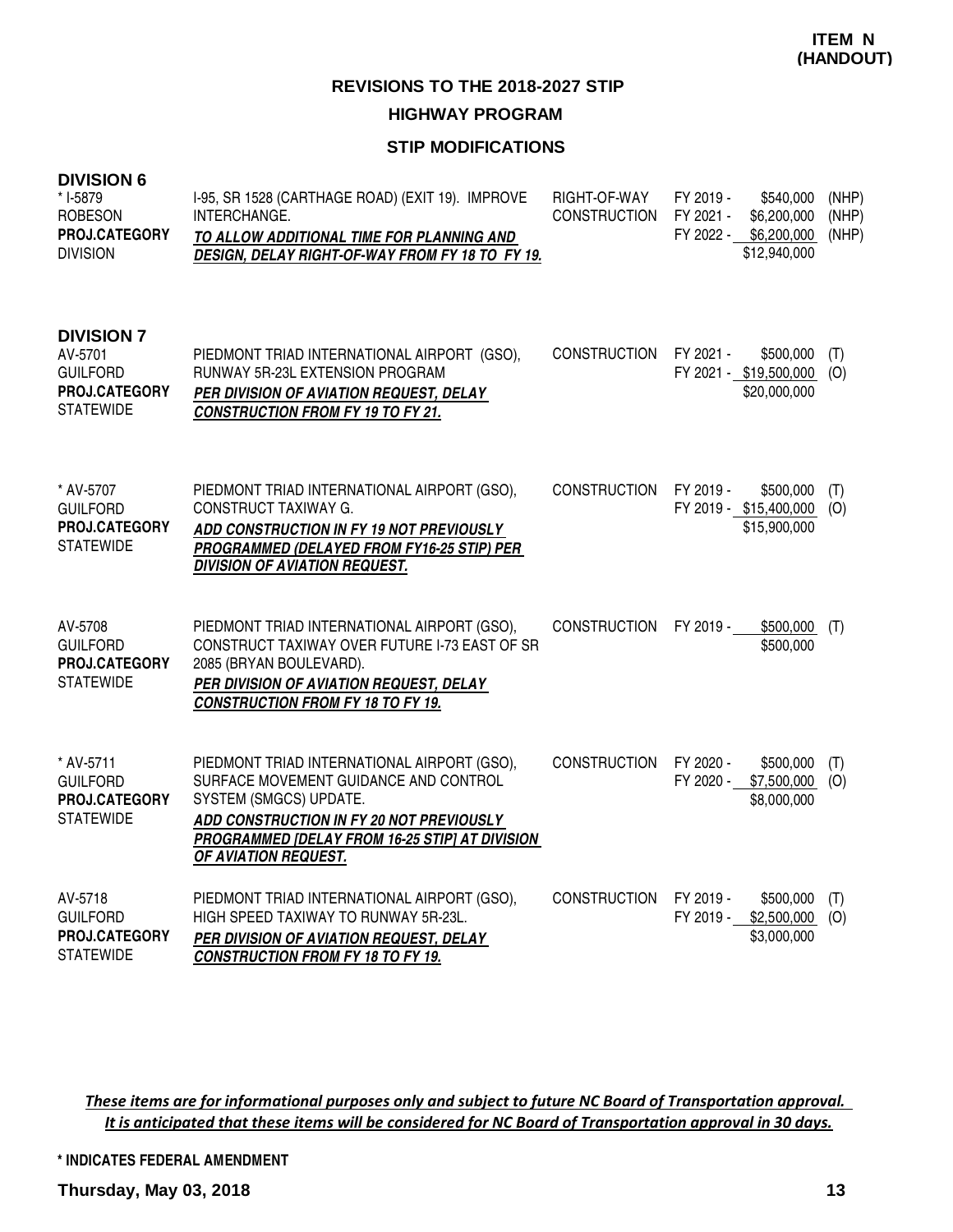#### **HIGHWAY PROGRAM**

#### **STIP MODIFICATIONS**

| <b>DIVISION 7</b><br>* U-4758<br><b>GUILFORD</b><br>PROJ.CATEGORY<br><b>DIVISION</b> | SR 1818 (JOHNSON STREET) / SR 1850 (SANDY RIDGE<br>ROAD), SR 1820 (SKEET CLUB ROAD) TO I-40 IN HIGH<br>POINT. WIDEN TO FOUR LANES.<br><b>COST INCREASE EXCEEDING \$2 MILLION AND 25%</b><br><b>THRESHOLDS.</b>                                                                                                                         | RIGHT-OF-WAY<br><b>UTILITIES</b><br><b>CONSTRUCTION</b> | FY 2019 -<br>FY 2019 -<br>FY 2019 -<br>FY 2019 -<br>FY 2021 - | \$6,776,000<br>\$139,000<br>\$1,694,000<br>\$1,147,000<br>\$17,950,000<br>FY 2022 - \$17,950,000<br>\$45,656,000 | (HP)<br>(STBG)<br>(S(M))<br>(STBG)<br>(STBG)<br>(STBG) |
|--------------------------------------------------------------------------------------|----------------------------------------------------------------------------------------------------------------------------------------------------------------------------------------------------------------------------------------------------------------------------------------------------------------------------------------|---------------------------------------------------------|---------------------------------------------------------------|------------------------------------------------------------------------------------------------------------------|--------------------------------------------------------|
| U-5844<br><b>ALAMANCE</b><br>PROJ.CATEGORY<br><b>DIVISION</b>                        | NC 62, SR 1430 (RAMADA ROAD) TO US 70 (CHURCH<br>STREET) IN BURLINGTON. WIDEN TO MULTILANES.<br>TO ALLOW ADDITIONAL TIME TO COMPLETE<br>PLANNING AND DESIGN, DELAY RIGHT-OF-WAY FROM<br>FY 18 TO FY 20 AND CONSTRUCTION FROM FY 19 TO<br>FY 21.                                                                                        | RIGHT-OF-WAY<br><b>CONSTRUCTION</b>                     | FY 2020 -                                                     | \$1,900,000<br>FY 2021 - \$9,000,000<br>\$10,900,000                                                             | (T)<br>(T)                                             |
| U-6010<br><b>ALAMANCE</b><br>PROJ.CATEGORY<br><b>REGIONAL</b>                        | US 70 (SOUTH CHURCH STREET), SR 1226 / SR 1311<br>(UNIVERSITY DRIVE) IN BURLINGTON. INTERSECTION<br>IMPROVEMENTS, TO INCLUDE WIDENING OF US 70 TO<br>MAINTAIN CONSISTENT CROSS-SECTION WITH<br>PROJECT U-5752 IMPROVEMENTS.<br>TO ALLOW ADDITIONAL TIME TO COMPLETE<br>PLANNING AND DESIGN, DELAY RIGHT-OF-WAY FROM<br>FY 18 TO FY 19. | RIGHT-OF-WAY<br><b>UTILITIES</b><br><b>CONSTRUCTION</b> | FY 2019 -<br>FY 2019 -<br>FY 2019 -                           | \$200,000<br>\$100,000<br>\$1,000,000<br>\$1,300,000                                                             | (T)<br>(T)<br>(T)                                      |
| $U-6011$<br><b>ALAMANCE</b><br>PROJ.CATEGORY<br><b>REGIONAL</b>                      | US 70 (SOUTH CHURCH STREET), SR 1158 (HUFFMAN<br>MILL ROAD) IN BURLINGTON. INTERSECTION<br>IMPROVEMENTS.<br>TO ALLOW ADDITIONAL TIME TO COMPLETE<br>PLANNING AND DESIGN, DELAY RIGHT-OF-WAY FROM<br>FY 18 TO FY 19.                                                                                                                    | RIGHT-OF-WAY<br><b>UTILITIES</b><br><b>CONSTRUCTION</b> | FY 2019 -<br>FY 2019 -<br>FY 2019 -                           | \$200,000<br>\$100,000<br>\$1,000,000<br>\$1,300,000                                                             | (T)<br>(T)<br>(T)                                      |
| <b>DIVISION 8</b><br>AV-5736<br><b>CHATHAM</b><br>PROJ.CATEGORY<br><b>DIVISION</b>   | SILER CITY MUNICIPAL AIRPORT (SCR), ACQUIRE<br>NAVIGATION EASEMENTS IN RUNWAY 4 AND RUNWAY<br>22 APPROACHES, AND REMOVE OBSTRUCTIONS IN<br>EASEMENTS.<br>TO ALLOW ADDITIONAL TIME FOR DESIGN DELAY<br>RIGHT-OF-WAY FROM FY 18 TO FY 19.                                                                                                | RIGHT-OF-WAY                                            | FY 2019 -                                                     | \$365,000<br>\$365,000                                                                                           | (T)                                                    |

These items are for informational purposes only and subject to future NC Board of Transportation approval. It is anticipated that these items will be considered for NC Board of Transportation approval in 30 days.

**\* INDICATES FEDERAL AMENDMENT**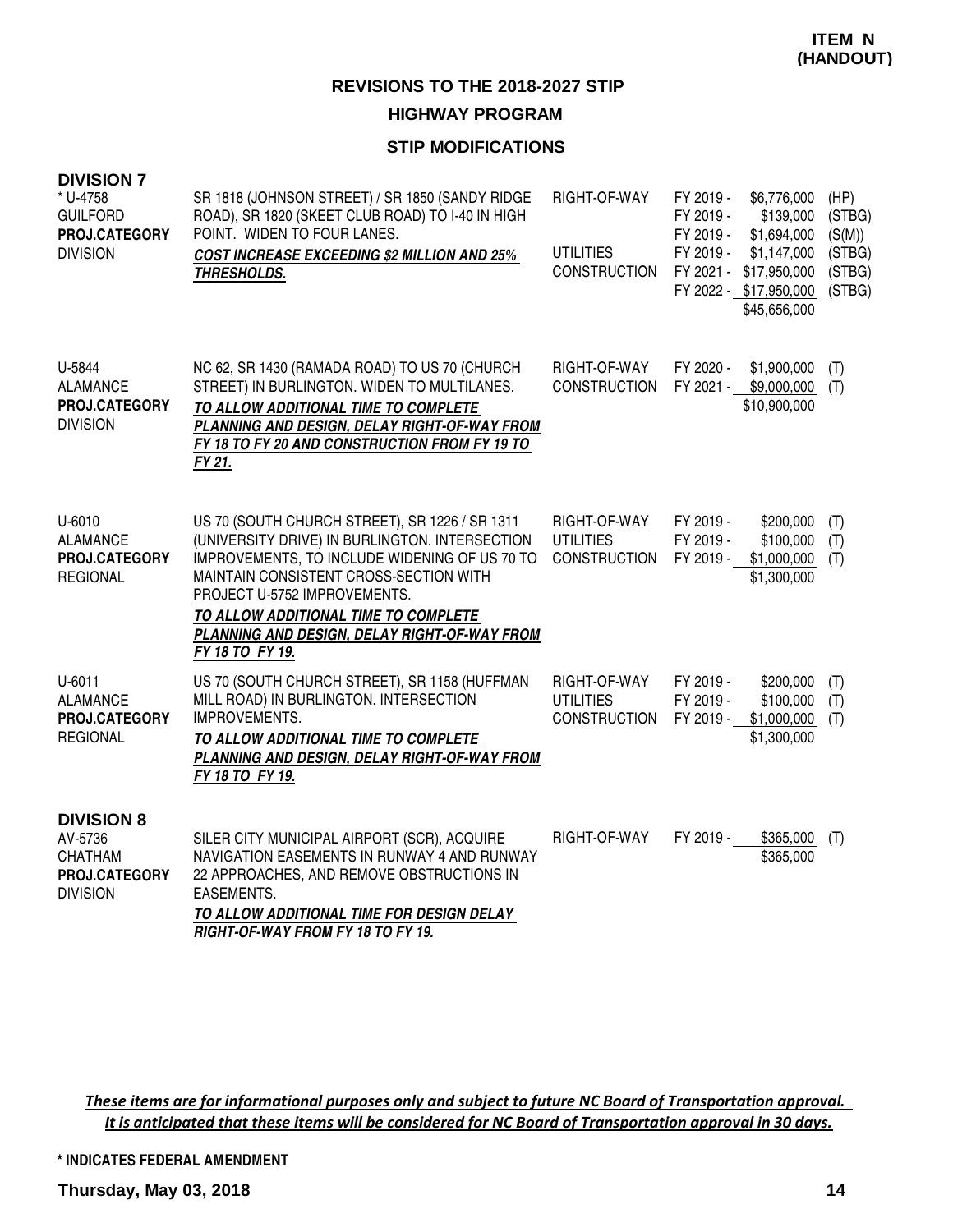## **HIGHWAY PROGRAM**

#### **STIP MODIFICATIONS**

| <b>DIVISION 8</b><br>U-5756<br><b>MOORE</b><br>PROJ.CATEGORY<br><b>REGIONAL</b>         | NC 5, FROM US 1 IN ABERDEEN TO THE<br>INTERSECTION OF TROTTER DRIVE / BLAKE BLVD IN<br>PINEHURST.<br><b>WIDEN TO MULTILANES</b><br><b>MODIFY PROJECT NORTHERN TERMINUS BASED ON</b><br><b>FINDINGS FROM INITIAL PROJECT SCOPING.</b> | RIGHT-OF-WAY<br><b>UTILITIES</b><br><b>CONSTRUCTION</b> | FY 2020 -<br>FY 2020 -                                        | \$360,000<br>\$100,000<br>FY 2022 - \$6,538,000 (T)<br>\$6,998,000                 | (T)<br>(T)                      |
|-----------------------------------------------------------------------------------------|--------------------------------------------------------------------------------------------------------------------------------------------------------------------------------------------------------------------------------------|---------------------------------------------------------|---------------------------------------------------------------|------------------------------------------------------------------------------------|---------------------------------|
| <b>DIVISION 9</b><br>AV-5820<br><b>ROWAN</b><br><b>PROJ.CATEGORY</b><br><b>DIVISION</b> | ROWAN COUNTY AIRPORT (RUQ), ACQUIRE RIGHT OF RIGHT-OF-WAY<br>WAY FOR AIRCRAFT APRON / HELIPAD.<br>PER DIVISION OF AVIATION REQUEST, DELAY RIGHT-<br>OF-WAY FROM FY 18 TO FY 19.                                                      |                                                         | FY 2019 -                                                     | \$400,000<br>\$400,000                                                             | (T)                             |
| C-5160<br><b>ROWAN</b><br>PROJ.CATEGORY<br><b>EXEMPT</b>                                | NEWSOME ROAD, CITY OF SALISBURY - CONSTRUCT<br><b>BIKE LANES.</b><br>PER REQUEST BY CITY OF SALISBURY, DELAY<br><b>CONSTRUCTION FROM FY 18 TO FY 19.</b>                                                                             | <b>CONSTRUCTION</b>                                     |                                                               | FY 2019 - \$1,205,000<br>FY 2019 - \$301,000<br>\$1,506,000                        | (CMAQ)<br>(L)                   |
| <b>DIVISION 10</b><br>I-5837<br><b>MECKLENBURG</b><br>PROJ.CATEGORY<br><b>STATEWIDE</b> | I-85, GASTON COUNTY LINE TO 0.7 MILES NORTH OF<br>GASTON COUNTY LINE. PAVEMENT REHABILITATION.<br><b>ACCELERATE CONSTRUCTION FROM FY 20 TO FY 19</b>                                                                                 | <b>CONSTRUCTION</b>                                     |                                                               | FY 2019 - \$1,200,000<br>\$1,200,000                                               | (NHPIM)                         |
| * U-4913<br><b>MECKLENBURG</b><br><b>UNION</b><br>PROJ.CATEGORY<br><b>DIVISION</b>      | IDLEWILD ROAD, SR 3175 (STALLINGS ROAD) TO SR<br>1524 (STEVENS MILL ROAD). WIDEN EXISTING<br>ROADWAY.<br>TO ALLOW ADDITIONAL TIME FOR DESIGN DELAY<br><b>CONSTRUCTION FROM FY 21 TO FY 22</b>                                        | RIGHT-OF-WAY<br><b>UTILITIES</b><br><b>CONSTRUCTION</b> | FY 2020 -<br>FY 2020 -<br>FY 2022 -<br>FY 2023 -<br>FY 2024 - | \$150,000<br>\$900,000<br>\$2,000,000<br>\$2,000,000<br>\$2,000,000<br>\$7,050,000 | (T)<br>(T)<br>(T)<br>(T)<br>(T) |

These items are for informational purposes only and subject to future NC Board of Transportation approval. It is anticipated that these items will be considered for NC Board of Transportation approval in 30 days.

**\* INDICATES FEDERAL AMENDMENT**